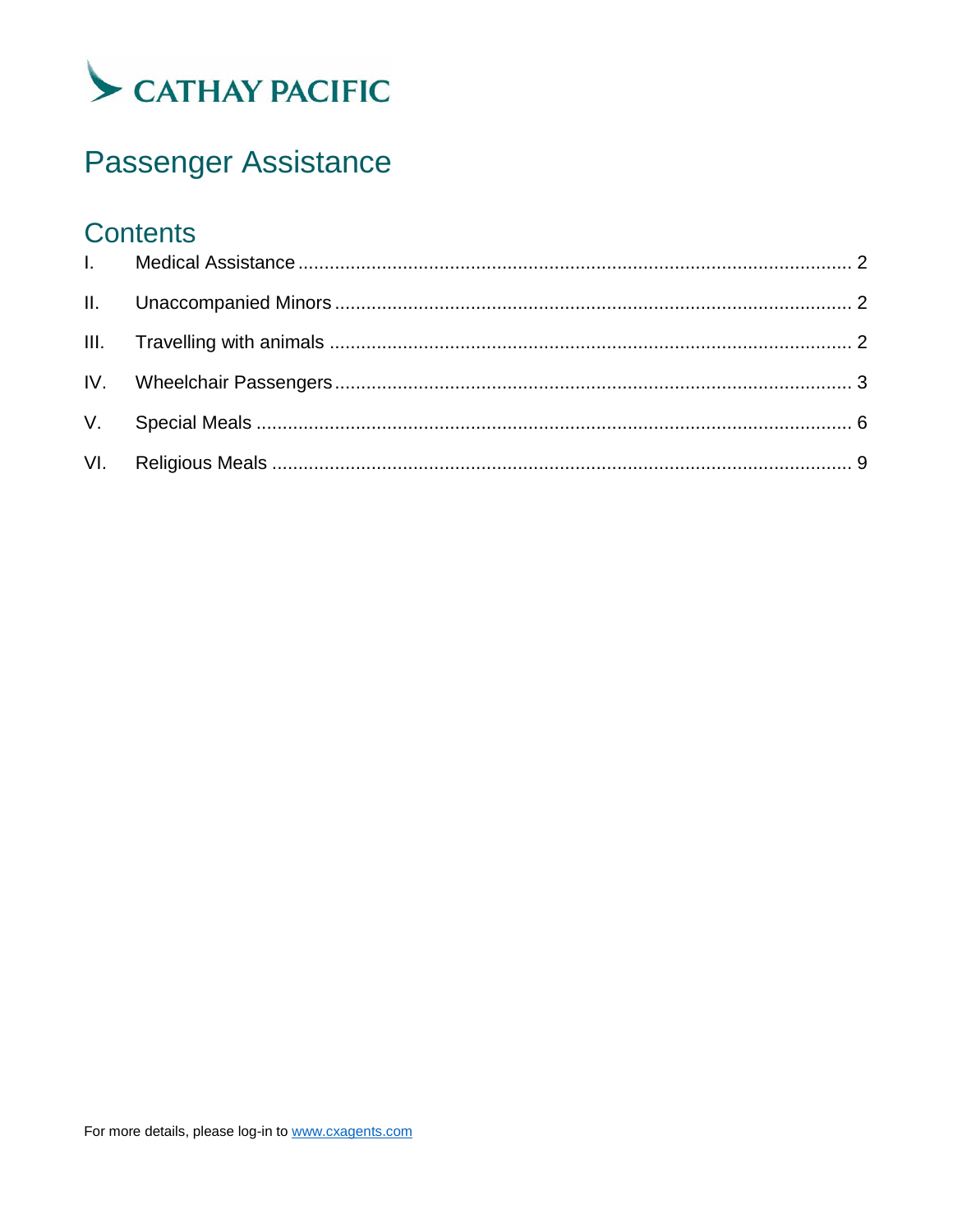

### <span id="page-1-0"></span>I. Medical Assistance

- A. [Medical Devices](https://www.cathaypacific.com/cx/en_US/prepare-trip/help-for-passengers/medical-assistance/medical-devices.html)
- B. [Medications and needles](https://www.cathaypacific.com/cx/en_US/prepare-trip/help-for-passengers/medical-assistance/medications-and-needles.html)
- C. [Medical Oxygen](https://www.cathaypacific.com/cx/en_US/prepare-trip/help-for-passengers/medical-assistance/medical-oxygen.html)
- D. [Stretcher](https://www.cathaypacific.com/cx/en_US/prepare-trip/help-for-passengers/medical-assistance/stretcher.html)
- E. [Passenger medical clearance form and medical card](https://www.cathaypacific.com/cx/en_US/prepare-trip/help-for-passengers/medical-assistance/passenger-medical-clearance-form-and-medical-card.html)

## <span id="page-1-1"></span>II. Unaccompanied Minors

A. [Unaccompanied minors | Travelling with children | Travel information -](https://www.cathaypacific.com/cx/en_US/prepare-trip/help-for-passengers/travelling-with-children/unaccompanied-minors.html) Cathay Pacific

### <span id="page-1-2"></span>III. Travelling with animals

- A. [Travelling with animals | Help for passengers | Travel information -](https://www.cathaypacific.com/cx/en_US/prepare-trip/help-for-passengers/travelling-with-animals/overview.html) Cathay Pacific
- B. [How much does it cost? | Travelling with animals | Help for passengers | Travel information -](https://www.cathaypacific.com/cx/en_US/prepare-trip/help-for-passengers/travelling-with-animals/calculate-cost.html) Cathay [Pacific](https://www.cathaypacific.com/cx/en_US/prepare-trip/help-for-passengers/travelling-with-animals/calculate-cost.html)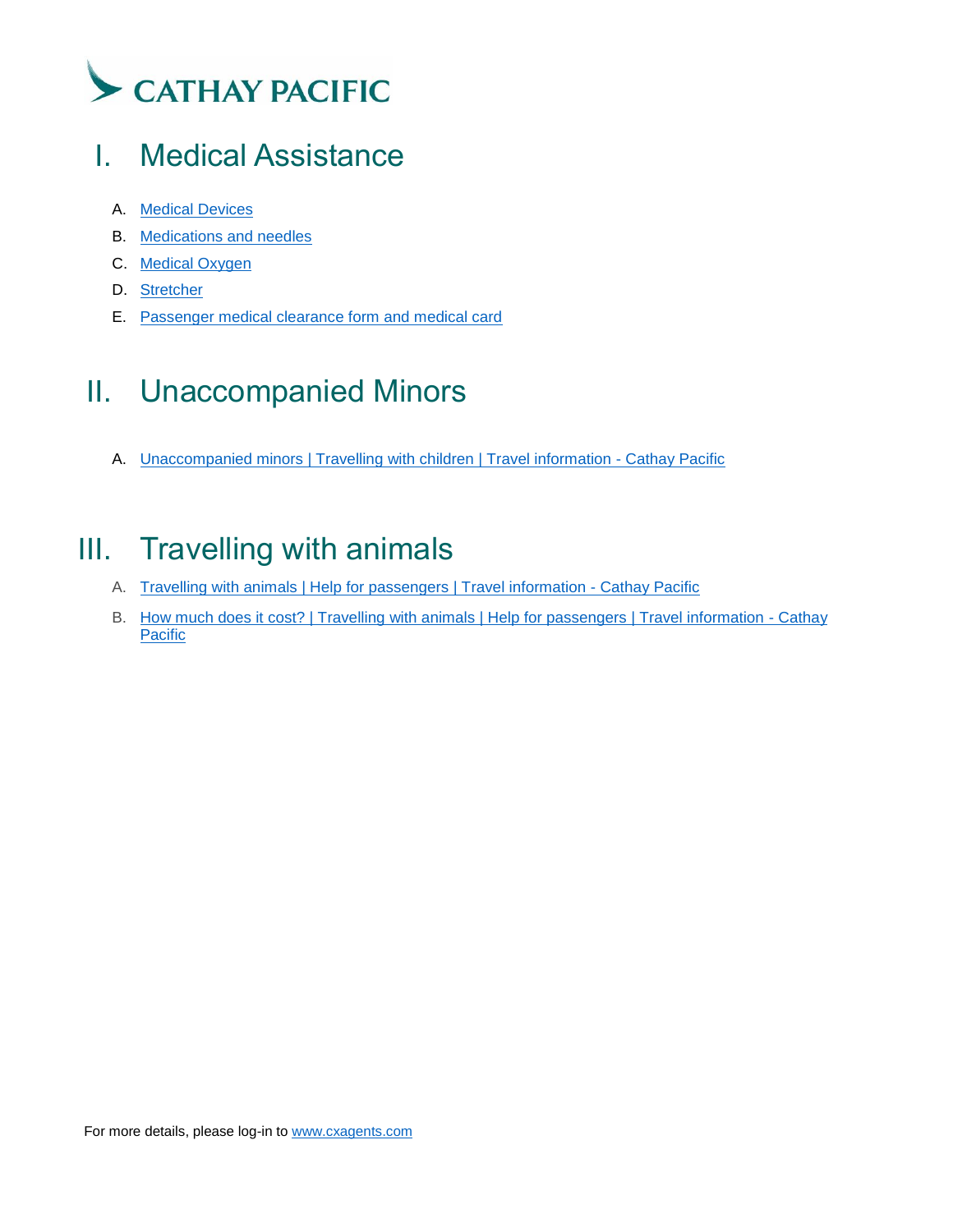

### <span id="page-2-0"></span>IV. Wheelchair Passengers

26 Apr 2022

#### **Mobility assistance**

A wheelchair service, along with an attendant, is available for passengers who require it at no extra cost for all Cathay Pacific flights. The attendant will assist in transporting the passengers within the airport area and to the gate or aircraft door (depending on the airport facilities).

Should the passengers need assistance inside the cabin moving between their seat and the aircraft door or lavatory door, an inflight wheelchair and aisle seats with movable armrests are available. Our cabin crew are also trained to assist if the passengers are unable to move by themselves from the inflight wheelchair to/from their seat.

#### **Wheelchair types**

| Wheelchair<br>types | <b>Descriptions</b>                                                                                                                                                                                                                               | <b>Conditions</b>                                                                                                                                                                                                                                                                                                                                                                                         | Acceptance and Handling                                                                                                                                                                            |
|---------------------|---------------------------------------------------------------------------------------------------------------------------------------------------------------------------------------------------------------------------------------------------|-----------------------------------------------------------------------------------------------------------------------------------------------------------------------------------------------------------------------------------------------------------------------------------------------------------------------------------------------------------------------------------------------------------|----------------------------------------------------------------------------------------------------------------------------------------------------------------------------------------------------|
| <b>WCHR</b>         | R stands for ramp.<br>Passenger can<br>ascend/descend steps<br>and make own way<br>to/from cabin seat, but<br>requires wheelchair<br>for distance to/from<br>aircraft, i.e. across<br>ramp, finger dock or to<br>mobile lounge, as<br>applicable. | WCHR passenger can be<br>accepted to travel alone.                                                                                                                                                                                                                                                                                                                                                        | There is no time restriction<br>for wheelchair requests,<br>except for groups of 10 or<br>more passengers travelling<br>together - advance notice<br>of 48 hours before<br>departure is required.  |
| <b>WCHS</b>         | S stands for steps.<br>Passenger cannot<br>ascend/descend<br>steps, but is able to<br>make own way to/from<br>cabin seat; required<br>wheelchair for<br>distance to/from<br>aircraft or mobile<br>lounge and must be<br>carried up/down steps.    | WCHS passenger if<br>travelling without an escort<br>can be accepted provided<br>they are self-reliant and<br>non-MEDA case, do not<br>require special individual<br>attention and assistance<br>during in-flight and on<br>ground and can evacuate<br>the aircraft in the event of<br>an emergency without<br>assistance. Or else the<br>passenger has to travel<br>together with a qualified<br>escort. | There is no time restriction<br>for wheelchair -requests,<br>except for groups of 10 or<br>more passengers travelling<br>together - advance notice<br>of 48 hours before<br>departure is required. |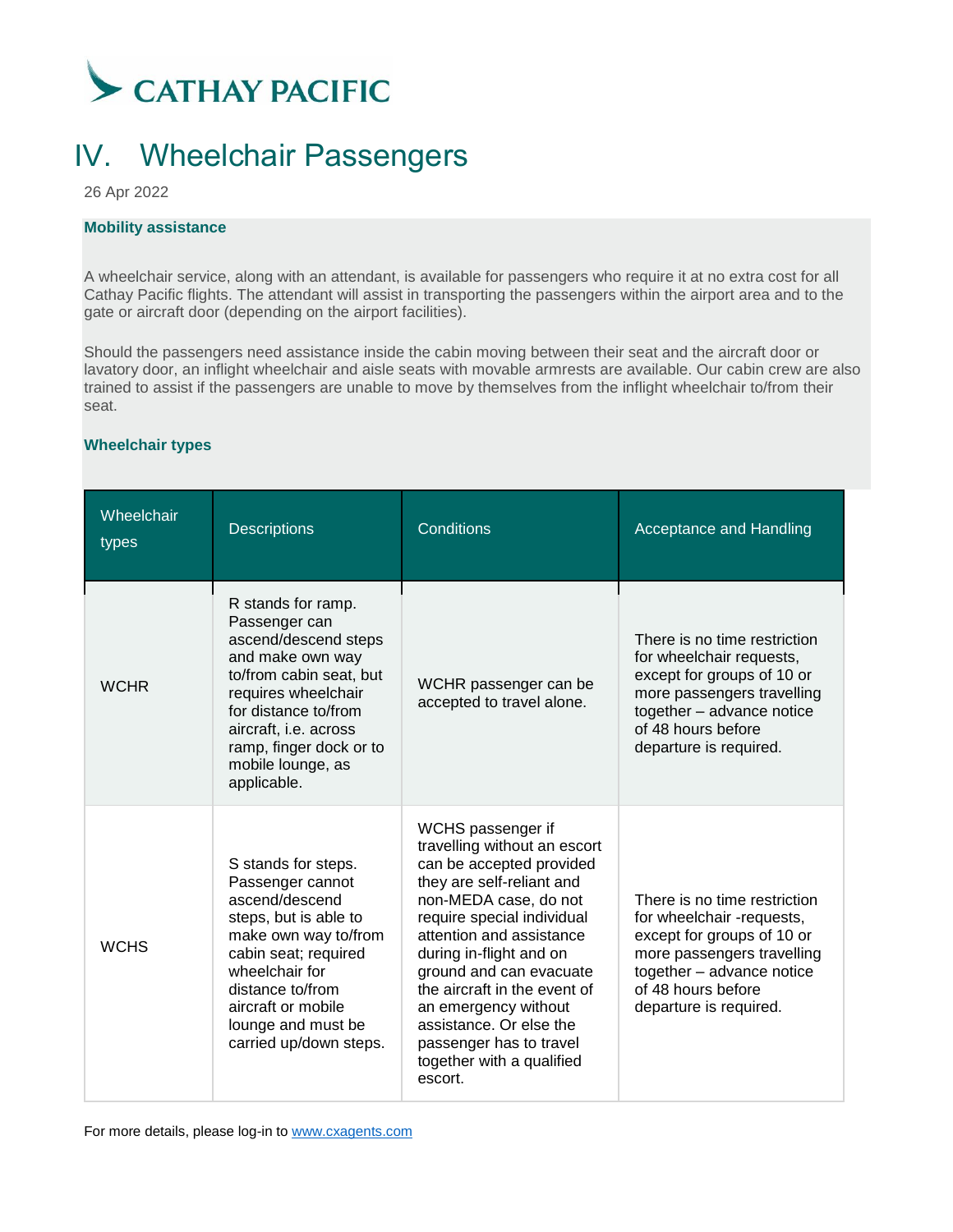

Important Note:

- 1. It is mandatory to update the wheelchair request with the reason in the correct format, failing which, the wheelchair service will not be confirmed and passengers will not be able to avail the same at the time of travel.
- 2. If wheelchair passenger is travelling with escort, the escort information shall be entered in OSI.
- 3. If passenger will check-in own wheelchair, travel agents are required to include wheelchair's weight, dimension and battery information (if applicable for power-driven wheelchair) in the SSR

#### **Travelling with own wheelchair**

Passenger with a disability may use their own manual or battery-powered wheelchair to the departure gate, and when airport facilities permit, to the aircraft door.

#### **Own wheelchair Device**

| Wheelchair types | <b>Descriptions</b>                                                                                                                                                                                                 |
|------------------|---------------------------------------------------------------------------------------------------------------------------------------------------------------------------------------------------------------------|
| <b>WCLB</b>      | Wheelchair - Lithium-ion battery to be transported by a passenger which will require<br>advance notification/preparation.<br>Weigh, dimensions and battery information must be included in SSR message.             |
| <b>WCBD</b>      | Wheelchair - Dry cell battery to be transported by a passenger which may require<br>advance notification/ preparation/ (dis)assembly.<br>Weigh, dimensions and battery information must be included in SSR message. |
| <b>WCBW</b>      | Wheelchair - Wet cell battery to be transported by a passenger which may require<br>advance notification/ preparation/ (dis)assembly.<br>Weigh, dimensions and battery information must be included in SSR message. |
| <b>WCMP</b>      | Wheelchair – Manual power to be transported by a passenger and wheelchair must<br>be fully collapsible.                                                                                                             |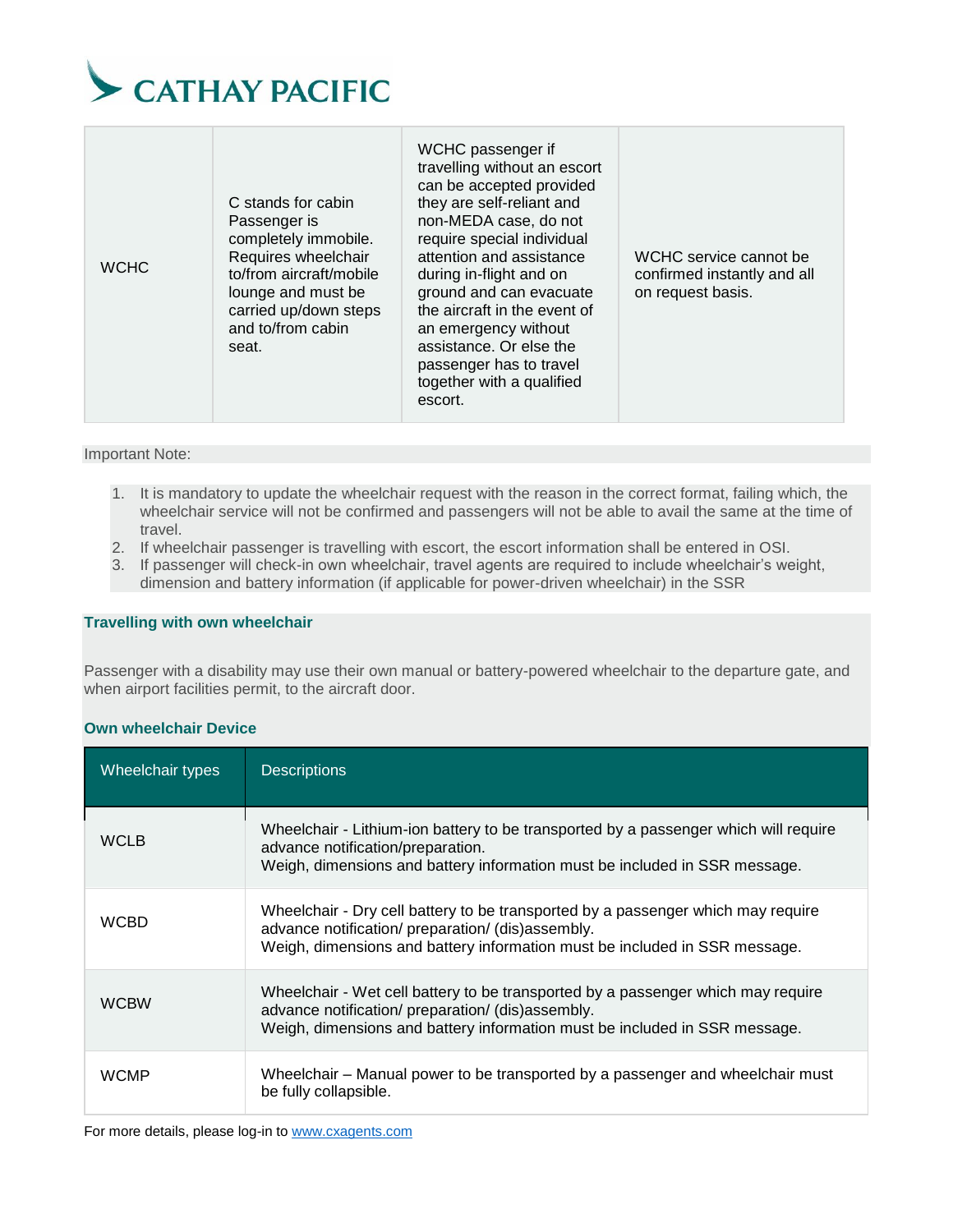

Weigh, dimensions and battery information must be included in SSR message.

Passengers are advised to refer to [Mobility assistance on cathaypacific.com](https://www.cathaypacific.com/cx/en_HK/travel-information/help-for-passengers/disability-and-mobility-assistance/mobility-assistance.html) for further wheelchair information that applies.

#### **GDS information**

Please contact Local GDS Help Desk for most update GDS entries. Below GDS examples for your easy reference and GDS entries subject to change without further notice.

*Example of SSR WCHR with reason:*

*One passenger booked on Y class, requested an normal wheelchair for old age*

| <b>GDS</b> | Add SSR WCHR element                                                          |
|------------|-------------------------------------------------------------------------------|
| Abacus     | 3WCHR1/OLD AGE-1.1                                                            |
| Amadeus    | SR WCHR CX NN1-OLD AGE/S2/P1<br>SR WCHR CX-OLD AGE(alternative advised by 1A) |
| Apollo     | @:3WCHRS1/N1-1/OLD AGE                                                        |
| Axess      | 31S1 WCHR CX NN1*OLD AGE                                                      |
| Infini     | 3WCHR1/OLD AGE-1.1                                                            |
| Galileo    | SI.P2S3.4/WCHR*OLD AGE                                                        |
| Sabre      | 3WCHR1/OLD AGE-2.1                                                            |
| Travelsky  | SSR WCHR CX NN1 OLD AGE/P1/S3                                                 |
| Worldspan  | 3S1N1.1WCHR OLD AGE                                                           |

Any enquiries on booking wheelchair service, please contact our local Reservations office for assistance if necessary.

For more details, please log-in t[o www.cxagents.com](http://www.cxagents.com/)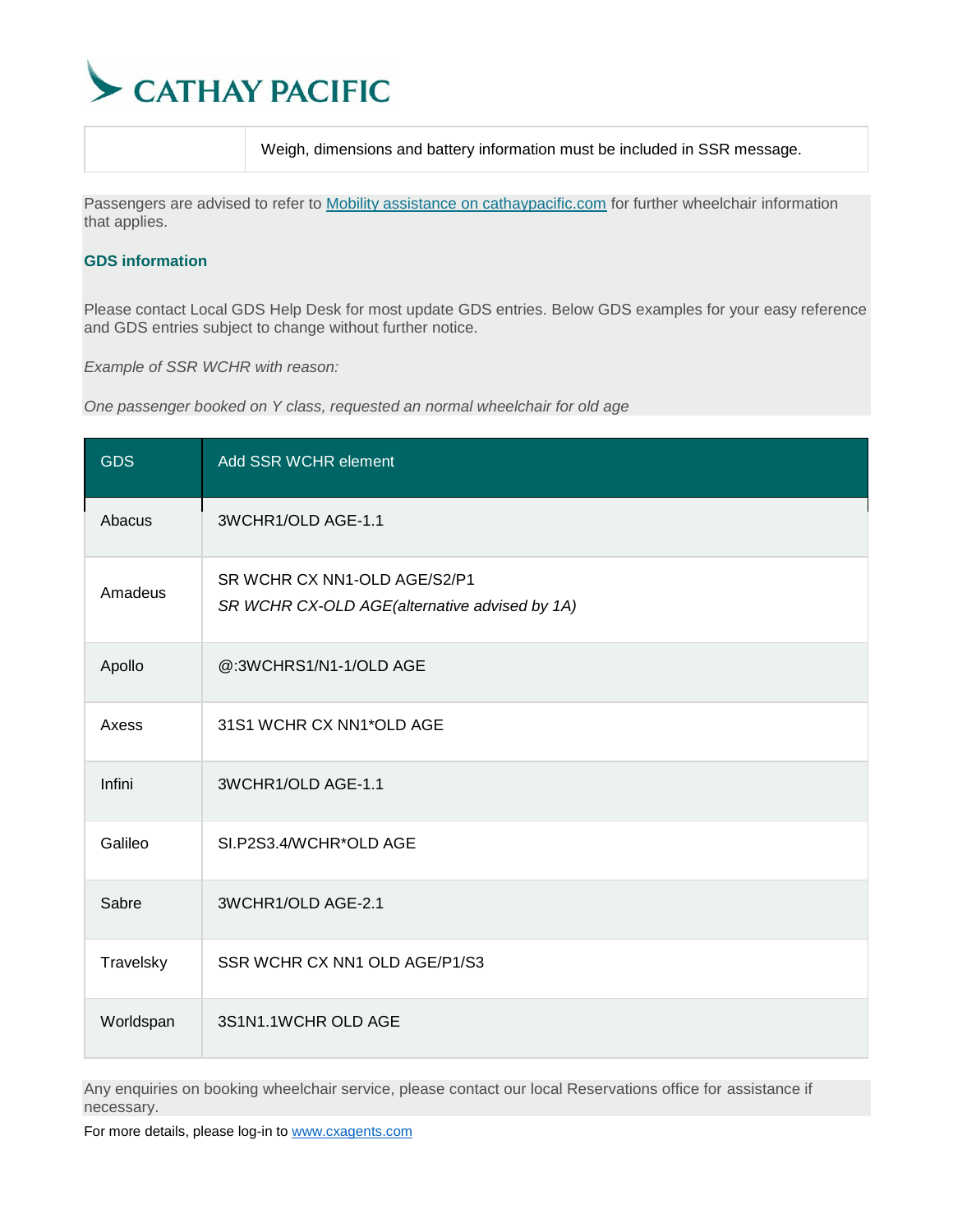

### <span id="page-5-0"></span>V. Special Meals

26 Apr 2022

At Cathay Pacific we are happy to accommodate special meal requests from passengers - for a full list of what is available please see below. When you have found the correct meal please send a message through the SSR using the codes provided below: e.g. SSRVLML.

Orders for special meals should be made at least 24 hours before your scheduled flight.

| <b>Meal Types</b>                                  | Code (SSR)  | <b>Remarks</b>                                                                                                                        |
|----------------------------------------------------|-------------|---------------------------------------------------------------------------------------------------------------------------------------|
| Vegetarian<br>Hindu / Indian<br>Vegetarian<br>Meal | <b>AVML</b> | Spicy vegetarian combinations, with limited use of dairy products.                                                                    |
| <b>Baby Meal</b>                                   | <b>BBML</b> | One junior-strained meat or vegetable dish (savoury dish), one<br>junior dessert and one baby juice.                                  |
| <b>Bland Meal</b>                                  | <b>BLML</b> | Food/beverages that cause gastric discomfort omitted. Low fat food<br>items with low dietary fibre/residue.                           |
| <b>Child Meal</b>                                  | <b>CHML</b> | Food items generally enjoyed by children, such as hamburgers,<br>sausages and fish fingers, served in a specially designed meal box.  |
| Diabetic Meal                                      | <b>DBML</b> | With complex carbohydrates, high fibre, low fat and calories, it is<br>suitable for both non-insulin and insulin dependent diabetics. |
| <b>Fruit Platter</b><br>Meal                       | <b>FPML</b> | Prepared with fresh fruits or dried fruits.                                                                                           |
| Gluten<br><b>Intolerant Meal</b>                   | <b>GFML</b> | No gluten of any source exists in food items.                                                                                         |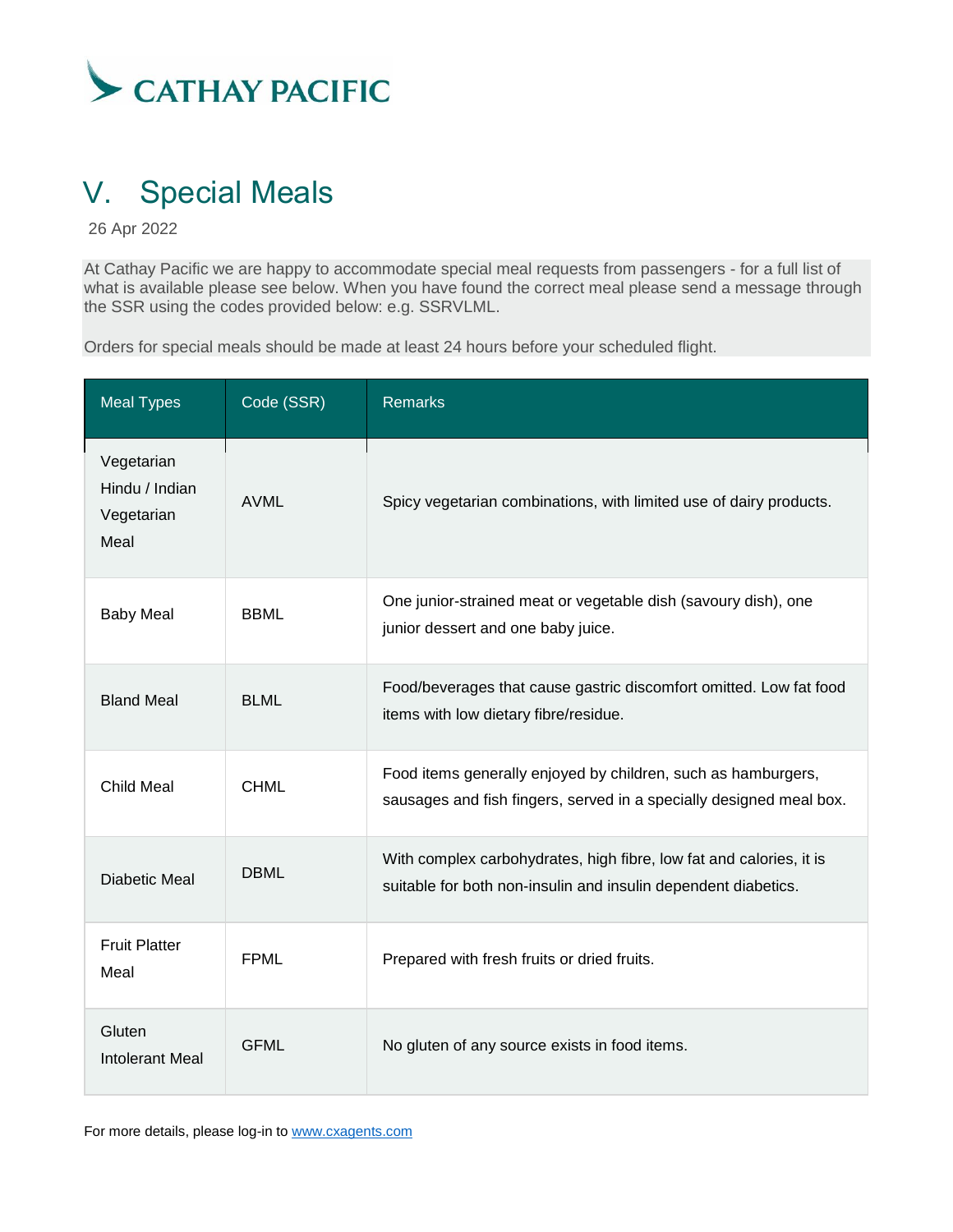

| <b>Hindu Meal</b><br>$(non-$<br>vegetarian) | <b>HNML</b> | Indian-style meal that contains no beef, veal or pork, but with lamb,<br>domestic fowl, other meats, fish and milk products.                                                                                                                                                                                                                                                                    |
|---------------------------------------------|-------------|-------------------------------------------------------------------------------------------------------------------------------------------------------------------------------------------------------------------------------------------------------------------------------------------------------------------------------------------------------------------------------------------------|
| Kosher Meal                                 | <b>KSML</b> | All Kosher Meal request must be at least 24 hours advance<br>$\bullet$<br>notice (regardless of class).<br>Passengers will not be able to request for a particular<br>$\bullet$<br>KSML brand/type. KSML is supplied from reputable KSML<br>manufacturers.<br>No Kedassia Brand can be request.<br>$\bullet$<br>Long shelf life products (e.g. LANXNER) will no longer be<br>$\bullet$<br>used. |
| Low Calorie<br>Meal                         | <b>LCML</b> | With lean meats, low fat dairy products and high fibre food, this<br>meal avoids fried food, gravy, sauces, rich desserts, added fats, oils<br>and sugar.                                                                                                                                                                                                                                       |
| Low Fat / Low<br>Cholesterol<br>Meal        | <b>LFML</b> | With increased complex carbohydrates, high fibre, and low fat, the<br>meal is served with lean meats, low fat dairy products, fresh fruits<br>and vegetables and high fibre wholegrain bread, cereals,<br>acompanied with unsweetened fruit juices.                                                                                                                                             |
| Low Salt Meal                               | <b>LSML</b> | Prepared without ingredients high in salt, minimum sodium content.                                                                                                                                                                                                                                                                                                                              |
| Moslem Meal*                                | <b>MOML</b> | Containing no pork, bacon, ham or alcohol, all poultry and meats<br>used are slaughtered and cooked according to Halal rules.                                                                                                                                                                                                                                                                   |
| Low Lactose<br>Meal                         | <b>NLML</b> | All dairy products omitted.                                                                                                                                                                                                                                                                                                                                                                     |
| Vegetarian<br><b>Raw Meal</b>               | <b>RVML</b> | Combination of raw fruits and vegetables along with pure fresh fruit<br>/ vegetable juices.                                                                                                                                                                                                                                                                                                     |
| Vegetarian<br>Vegan Meal                    | <b>VGML</b> | Strict vegetarian food with high protein, rich iron and high calcium.                                                                                                                                                                                                                                                                                                                           |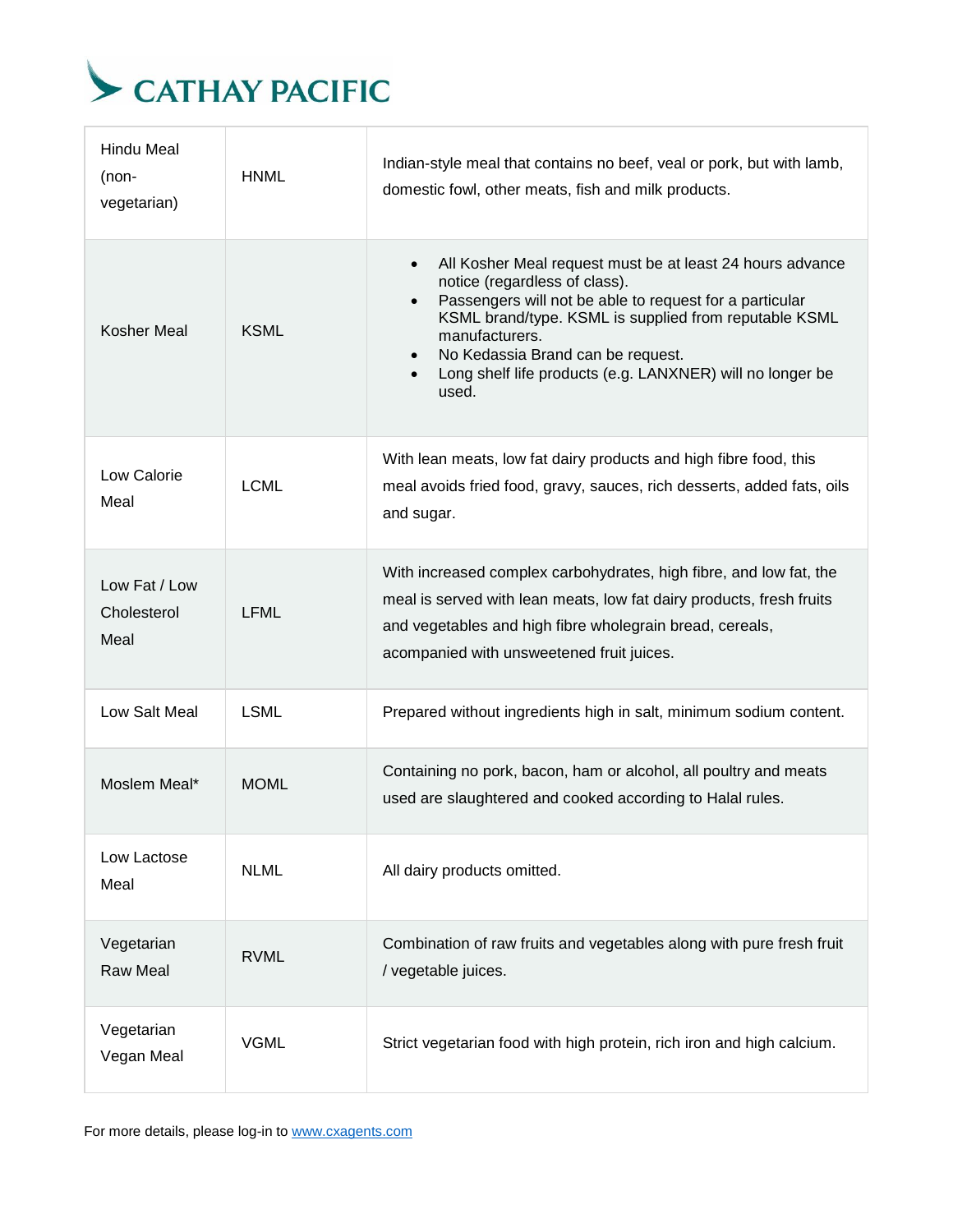

| Vegetarian Jain<br>Meal / Strict<br>Indian<br>Vegetarian | <b>VJML</b>         | Vegetarian food prepared in Indian style, based on Jain customs.                                                                      |
|----------------------------------------------------------|---------------------|---------------------------------------------------------------------------------------------------------------------------------------|
| Vegetarian<br>Lacto-Ovo<br>Meal                          | <b>VLML</b>         | Vegetarian food high in protein, iron and calcium, along with dairy<br>products, eggs and vegetarian-type of cheese (without rennet). |
| Vegetarian<br><b>Oriental Meal</b>                       | <b>VOML</b>         | Vegetarian food prepared in Chinese style, along with fruits and<br>vegetables.                                                       |
| Non-Beef<br>$Meal**$                                     | SPML/No Beef        | Prepared without beef, veal or beef/veal related products of any<br>kind.                                                             |
| <b>Liquid Diet</b><br>Meal                               | SPML/Liquid<br>Diet | Only liquid or slightly thickened soups, fruit juices, pureed<br>vegetables, custards, jelly, etc.                                    |

### Cake reservations

Requests for Birthday/Honeymoon/Anniversary cakes are accepted with at least 24 hours notice for Cathay Pacific flights.

The cake charges HKD300 or equivalent in local currency at the latest company's exchange rate.

Please contact Cathay Pacific for cake reservation.

In the event of non-delivery by the caterer for whatever reasons, Cathay Pacific will not be held responsible apart from refunding the amount in full.

GDS Entries

Amadeus: SR(meal code)/P1/S3 Galileo: S1.P1/(meal code)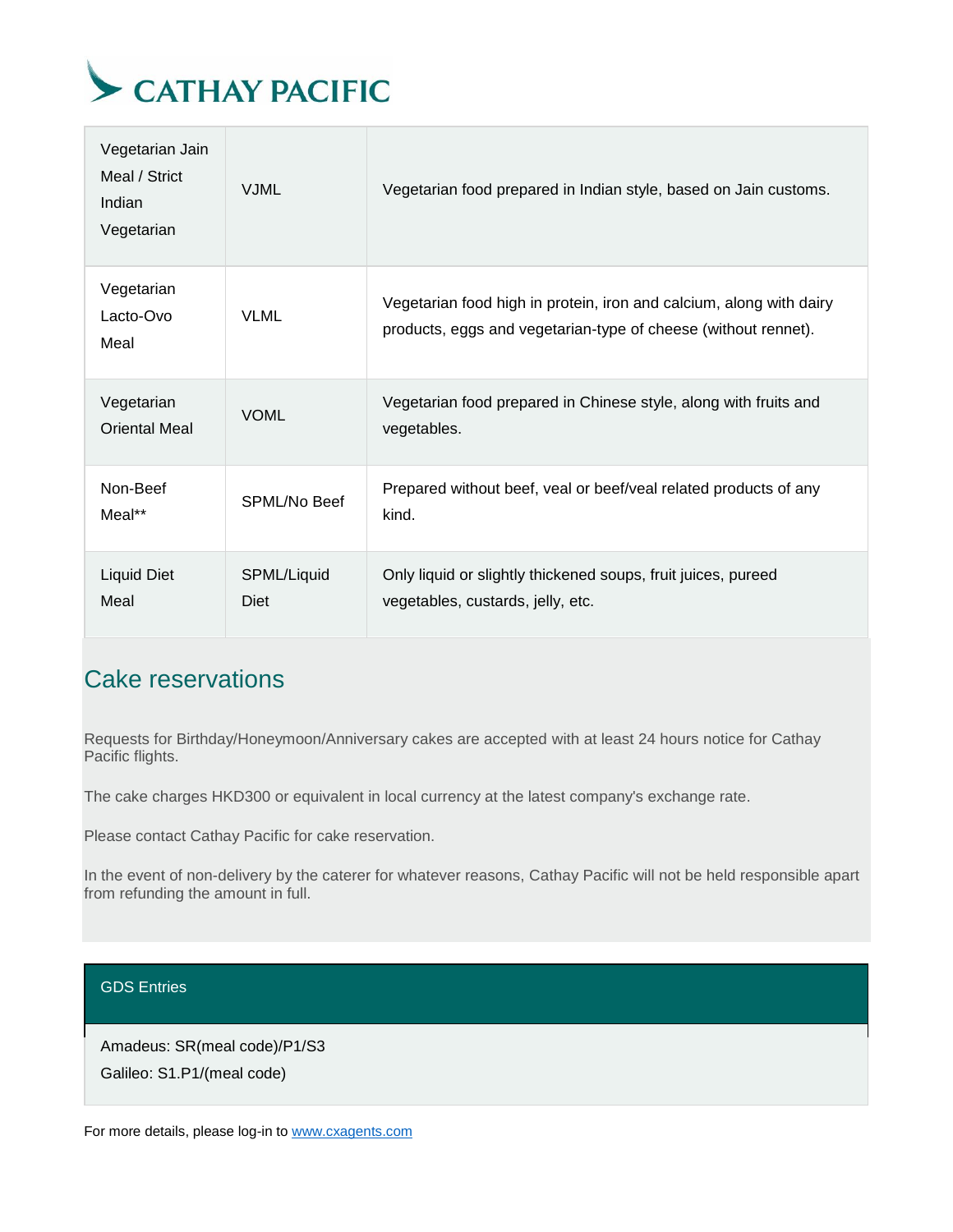

Sabre: 3(meal code)2-1.1,2.1 Abacus : 3(meal code)1-1.1 Infini : 3(meal code)1-1.1 Travelsky : SSR (meal code 服務代碼)(航空公司) NN1/P1/S2 Axess : 31S1(meal code)

Please click here to access your GDS Help Desk for further GDS entry assistance AMADEUS: <https://servicehub.amadeus.com/> TRAVELPORT (GALILEO): [http://www.asktravelport.com](http://www.asktravelport.com/) SABRE: [https://eservices.sabre.com](https://eservices.sabre.com/) Travelsky : <http://www.travelsky.com.hk/CN/newsinfo.aspx?id=134>

\* All meals on flights to and from Indonesia, Malaysia, Maldives, Middle East and Pakistan are prepared according to the Halal method.

\*\* Non-beef meal is served as regular meal in Economy Class on flights between Hong Kong and Taiwan (and vice versa).

We regret we are unable to offer any variations on the special meals listing above and we additionally cannot provide personal preference items such as seafood, lobster or steak.

Note: Please be advised that our crew will not be able to re-heat or chill any personal food items brought on board for consumption, due to hygiene reasons. Any food requiring refrigeration should be packed in either a cool bag or vacuum flask. Passengers may bring their own dry ice in quantities of less than 2.5kg (4.41 lbs) which is suitably packed to allow CO2 gases to evaporate freely. Passengers must identify to airport staff that they are bringing dry ice on board at the time of check-in. If warming of food items are required inflight, please ask our cabin crew for a container with hot water

### <span id="page-8-0"></span>VI. Religious Meals

27 Mar 2017

Orders for special meals should be made at least 24 hours before your scheduled flight.

| Meal Type      | Code (SSR)  | <b>Remarks</b>                                                                             |
|----------------|-------------|--------------------------------------------------------------------------------------------|
| Kosher<br>Meal | <b>KSML</b> | All Kosher Meal request must be at least 24 hours advance notice<br>(regardless of class). |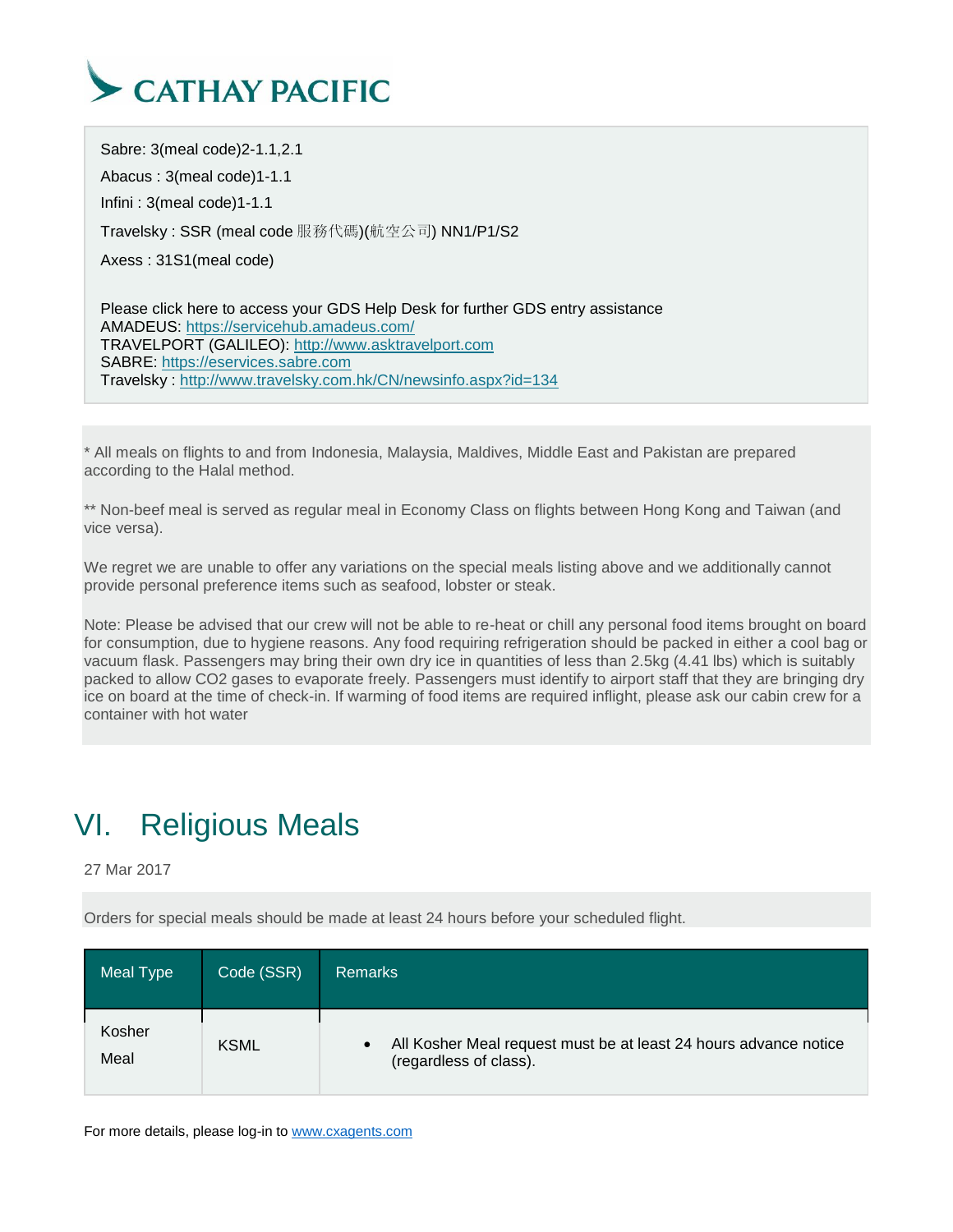

|                                           |                         | Passengers will not be able to request for a particular KSML<br>brand/type. KSML is supplied from reputable KSML<br>manufacturers.<br>No Kedassia Brand can be request.<br>$\bullet$<br>Long shelf life products (e.g. LANXNER) will no longer be used.                                                                                                                                                                                                                                                                                                                                             |
|-------------------------------------------|-------------------------|-----------------------------------------------------------------------------------------------------------------------------------------------------------------------------------------------------------------------------------------------------------------------------------------------------------------------------------------------------------------------------------------------------------------------------------------------------------------------------------------------------------------------------------------------------------------------------------------------------|
| <b>Muslim</b><br>Meal*                    | <b>MOML</b>             | Also known as Halal Meal<br>$\bullet$<br>Prepared in Halal way<br>$\bullet$<br>No pork, bacon, ham or alcohol in any form<br>$\bullet$<br>Gelatine is omitted while Agar is used as a replacement<br>$\bullet$<br>All poultry and meats are slaughtered and cooked according to<br>$\bullet$<br>Halal rule<br>All meals loaded on all classes on HKG/IST v.v., HKG/CGK v.v.<br>(direct service only), HKG/DPS v.v., HKG/SUB v.v., HKG/Malaysia<br>v.v., HKG/DXB/BAH/HKG, HKG/BAH/DXB/HKG, HKG/BKK/KHI<br>v.v. (avails on HKG/BKK sectors if the flight continues to KHR or<br>originating from KHI) |
| <b>Hindu Meal</b><br>(non-<br>vegetarian) | <b>HNML</b>             | It is classified into Hindu Vegetarian and Hindu Non-Vegetarian<br>$\bullet$<br>meal<br>Indian Vegetarian Meal (AVML) will be served when Hindu<br>Vegetarian is requested as most Hindus prefer Indian Vegetarian<br>Meal<br>For Hindu Non-Vegetarian Meal (SPML/HINDU NON-<br><b>VEGETARIAN):</b><br>* It is served in Indian-style meal, usually spicy food<br>* No beef, veal or pork in any form<br>* Contains other meats and fish such as poultry, fowl and seafood                                                                                                                          |
| Non Beef**                                | SPML/<br><b>NO BEEF</b> | No beef or veal or beef/veal related product of any kind<br>$\bullet$<br>This is different from Hindu no-vegetarian meal where the former<br>$\bullet$<br>is cooked in any cooking style or method, as long as no beef/veal<br>is contained in the food<br>Beef/yeal is not served as normal menu for EYCL HKG/TPE.                                                                                                                                                                                                                                                                                 |

GDS Entries

Amadeus: SR(meal code)/P1/S3

Galileo: S1.P1/(meal code)

For more details, please log-in t[o www.cxagents.com](http://www.cxagents.com/)